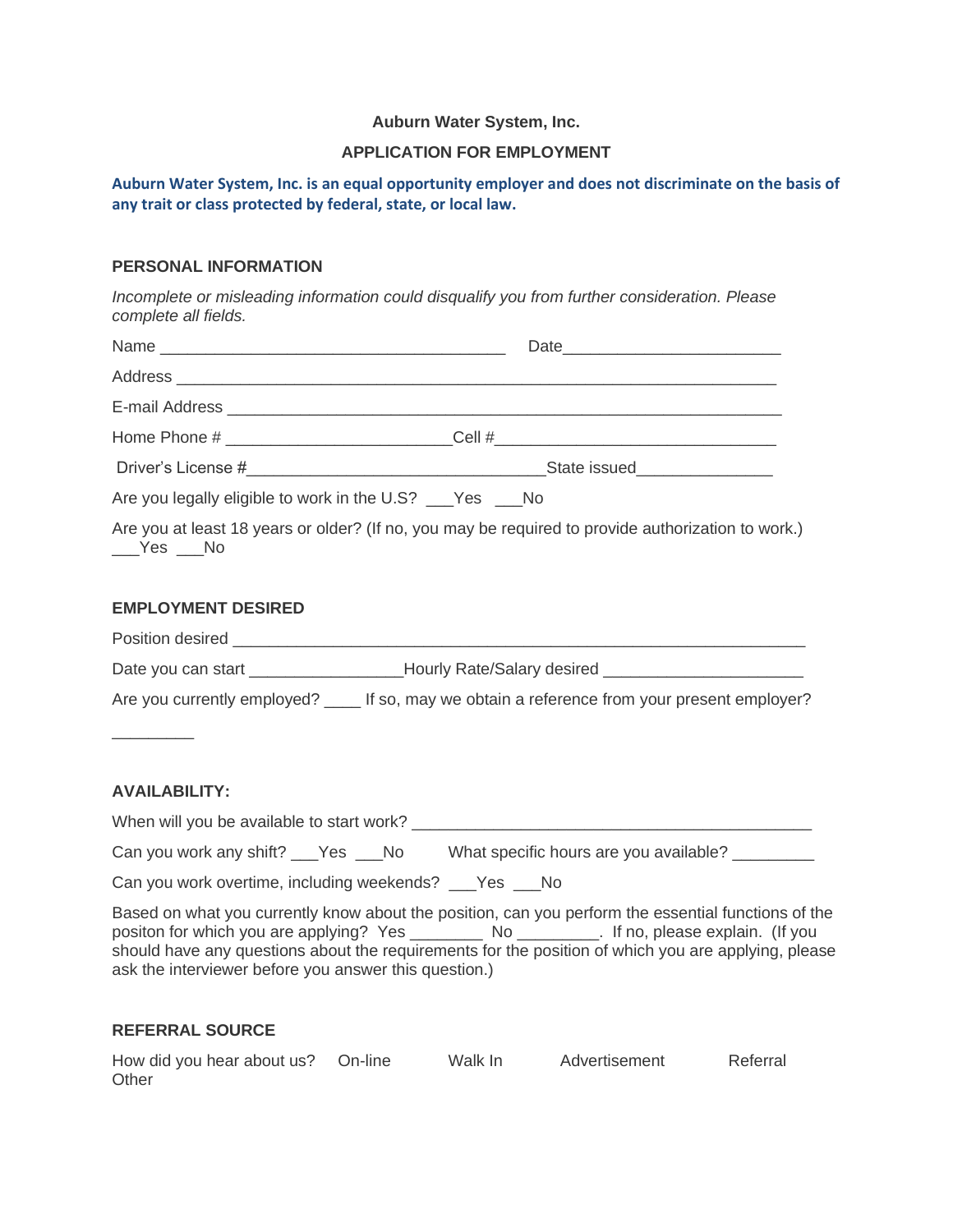Have you ever worked for this company before?

\_\_\_Yes \_\_\_No Explain\_\_\_\_\_\_\_\_\_\_\_\_\_\_\_\_\_\_\_\_\_\_\_\_\_\_\_\_\_\_\_\_\_\_\_\_\_\_\_\_\_\_\_\_\_\_\_\_\_\_\_\_\_\_\_\_\_\_\_

Do you know anyone who works for our company? \_\_\_Yes \_\_\_No. If yes, who? \_\_\_\_\_\_\_\_\_\_\_\_\_

| <b>EDUCATION</b>                               | Name and<br>location of school | Years<br><b>Attended</b> | <b>Degree</b> | <b>Subjects/Major</b> |
|------------------------------------------------|--------------------------------|--------------------------|---------------|-----------------------|
| <b>High School</b>                             |                                |                          |               |                       |
| College or<br><b>University</b>                |                                |                          |               |                       |
| Trade, Business or<br>Correspondence<br>School |                                |                          |               |                       |

\_\_\_\_\_\_\_\_\_\_\_\_\_\_\_\_\_\_\_\_\_\_\_\_\_\_\_\_\_\_\_\_\_\_\_\_\_\_\_\_\_\_\_\_\_\_\_\_\_\_\_\_\_\_\_\_\_\_\_\_\_\_\_\_\_\_\_\_\_\_\_\_\_\_\_\_\_\_\_\_

**EMPLOYMENT HISTORY:** Include at least your last seven (7) years of employment history, including periods of unemployment, starting with the most recent and working backwards in time. *Incomplete or misleading information could disqualify you from further consideration.*

**\_\_\_\_\_\_\_\_\_\_\_\_\_\_\_\_\_\_\_\_\_\_\_\_\_\_\_\_\_\_\_\_\_\_\_\_\_\_\_\_\_\_\_\_\_\_\_\_\_\_\_\_\_\_\_\_\_\_\_\_\_\_\_\_\_\_\_\_\_\_\_\_\_\_\_\_\_\_**

**\_\_\_\_\_\_\_\_\_\_\_\_\_\_\_\_\_\_\_\_\_\_\_\_\_\_\_\_\_\_\_\_\_\_\_\_\_\_\_\_\_\_\_\_\_\_\_\_\_\_\_\_\_\_\_\_\_\_\_\_\_\_\_\_\_\_\_\_\_\_\_\_\_\_\_\_\_\_\_\_**

# **Current and Former Employers:**

| 1. Name and Address of Employer: | ,我们的人们也不能在这里的人们,我们也不能在这里的人们,我们也不能在这里的人们,我们也不能在这里的人们,我们也不能在这里的人们,我们也不能在这里的人们,我们也不       |  |
|----------------------------------|----------------------------------------------------------------------------------------|--|
|                                  |                                                                                        |  |
| <b>Job Title:</b>                |                                                                                        |  |
|                                  |                                                                                        |  |
|                                  | Contact Number: _________________ or Email address: ____________________________       |  |
|                                  | Summarize the job responsibilities you were responsible for:                           |  |
|                                  | <u>,这就是一个人的人,我们就是一个人的人,我们就是一个人的人,我们就是一个人的人,我们就是一个人的人,我们就是一个人的人,我们就是一个人的人,我们就是一个人的人</u> |  |
|                                  |                                                                                        |  |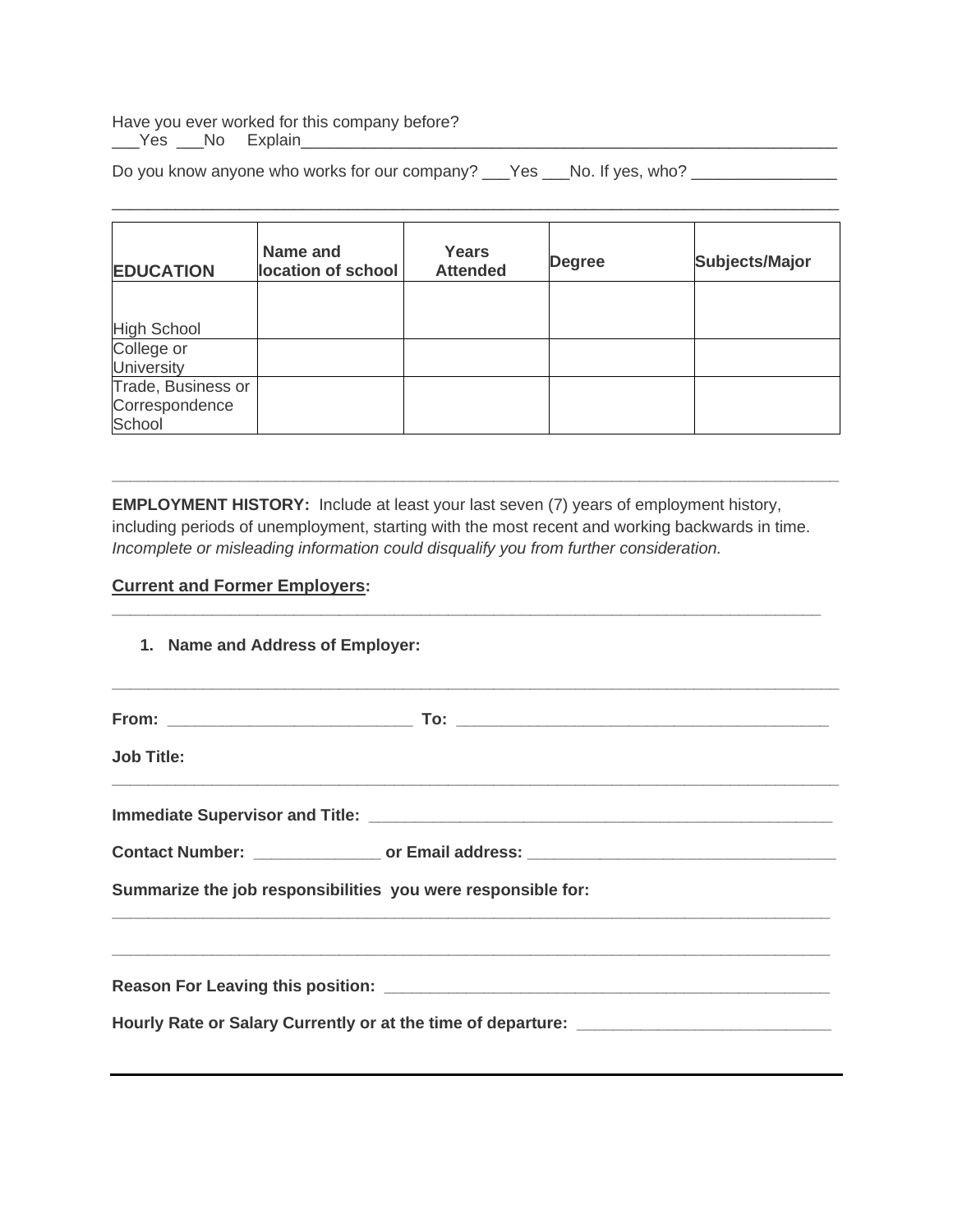2. Name and Address of Employer:

| <b>Job Title:</b>                                            |                                                                                                                                                                                                             |  |  |
|--------------------------------------------------------------|-------------------------------------------------------------------------------------------------------------------------------------------------------------------------------------------------------------|--|--|
|                                                              |                                                                                                                                                                                                             |  |  |
|                                                              | Contact Number: __________________ or Email address: ___________________________                                                                                                                            |  |  |
|                                                              | Summarize the job responsibilities you were responsible for:                                                                                                                                                |  |  |
|                                                              |                                                                                                                                                                                                             |  |  |
|                                                              | Hourly Rate or Salary Currently or at the time of departure: ____________________                                                                                                                           |  |  |
| 3. Name and Address of Employer:                             |                                                                                                                                                                                                             |  |  |
|                                                              |                                                                                                                                                                                                             |  |  |
| <b>Job Title:</b>                                            |                                                                                                                                                                                                             |  |  |
|                                                              |                                                                                                                                                                                                             |  |  |
|                                                              | Contact Number: __________________ or Email address: ___________________________                                                                                                                            |  |  |
| Summarize the job responsibilities you were responsible for: |                                                                                                                                                                                                             |  |  |
| <b>Reason For Leaving this position:</b>                     | <u> 2000 - Jan James James Jan James James Jan James James Jan James James Jan Jan James James Jan Jan James Jan J</u><br>Hourly Rate or Salary Currently or at the time of departure: ____________________ |  |  |
|                                                              |                                                                                                                                                                                                             |  |  |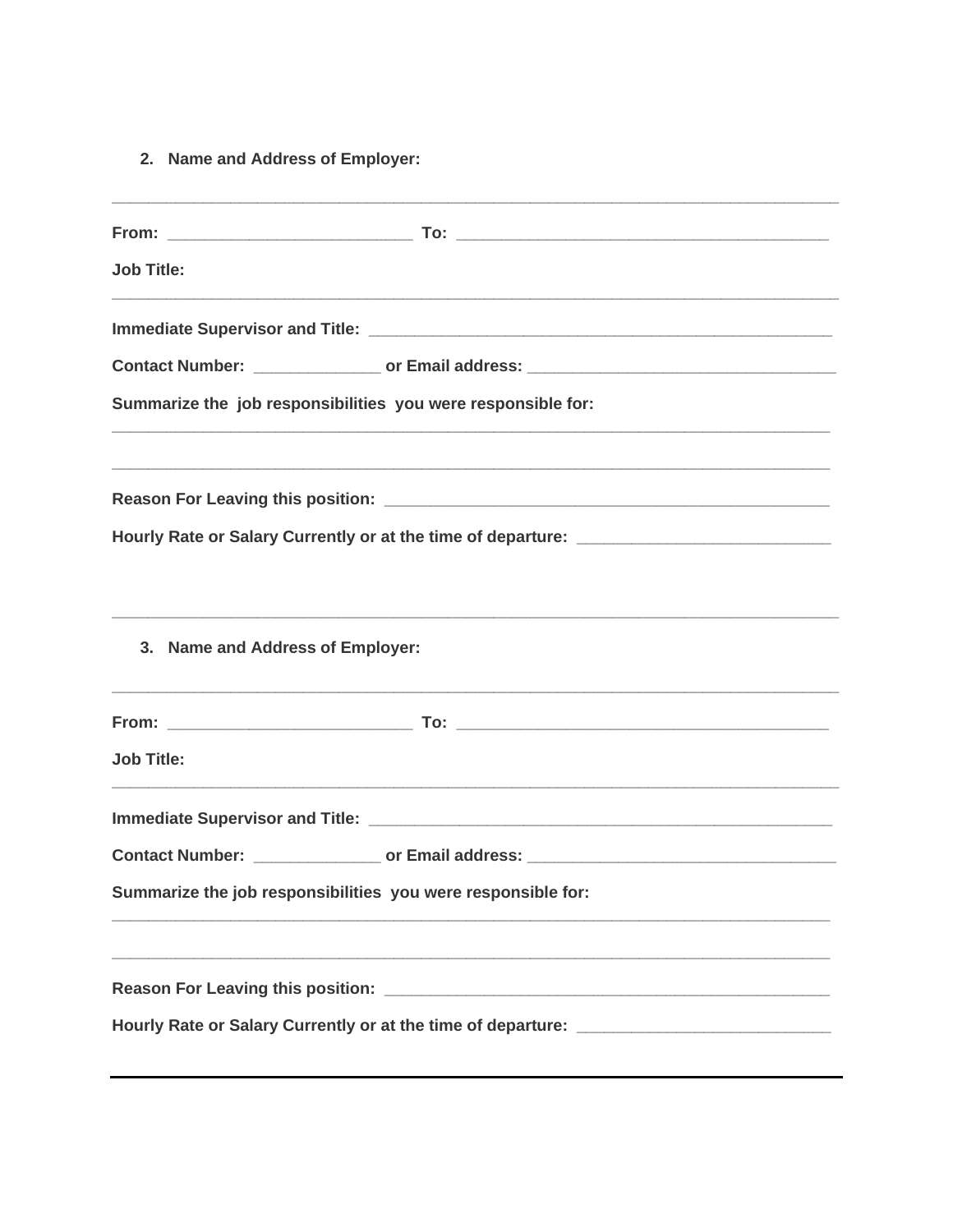4. Name and Address of Employer:

| <b>Job Title:</b>                |                                                                                                                |  |
|----------------------------------|----------------------------------------------------------------------------------------------------------------|--|
|                                  | Immediate Supervisor and Title: National According to the According of the According of the According of the A |  |
|                                  | Contact Number: _________________ or Email address: ____________________________                               |  |
|                                  | Summarize the job responsibilities you were responsible for:                                                   |  |
|                                  |                                                                                                                |  |
|                                  | Hourly Rate or Salary Currently or at the time of departure: __________________________                        |  |
| 5. Name and Address of Employer: |                                                                                                                |  |
|                                  |                                                                                                                |  |
| <b>Job Title:</b>                |                                                                                                                |  |
|                                  |                                                                                                                |  |
|                                  |                                                                                                                |  |
|                                  | Summarize the nature of the work performed and your job responsibilities:                                      |  |
|                                  |                                                                                                                |  |
|                                  |                                                                                                                |  |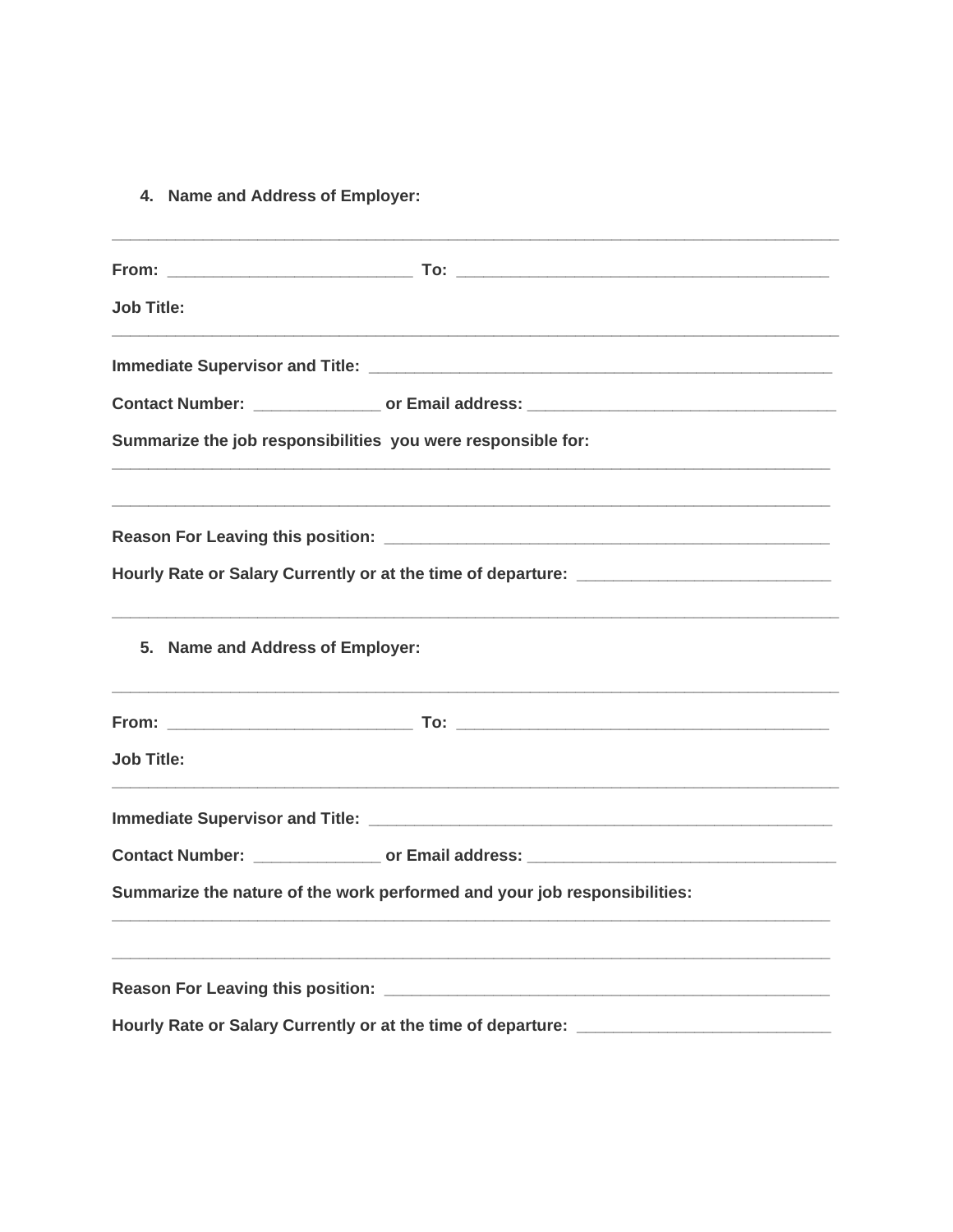**Special Skills: Do you have any special skills, experience that would enhance your ability to perform the position for which you are applying?**

**References: Give the names of three persons not related to you, whom you have known well at least the last 3 years.**

| <b>Name</b> | <b>Address, Phone, Email</b> | Company | <b>Years Known</b> |
|-------------|------------------------------|---------|--------------------|
| 1.          |                              |         |                    |
|             |                              |         |                    |
| 2.          |                              |         |                    |
|             |                              |         |                    |
| 3.          |                              |         |                    |

## **Please read the following Statement and the Conditions of Employment carefully, before Signing this Application:**

Auburn Water Systems, Inc. does not discriminate on the basis of race, color, religion, creed, sex, sexual orientation, age, national origin or ancestry, physical or mental disability, veteran status, marital status, citizenship status, or military status, as well as any other category protected by federal, state, or local laws.

I understand that neither the completion of this application, nor any other part of my consideration for employment establishes any obligation for Auburn Water Systems, Inc, to hire me. If I am hired, I understand that either Auburn Water Systems, Inc., or I can terminate my employment at any time and for any reason, with or without cause and without prior notice. I understand that no representative of Auburn Water Systems, Inc. has the authority to make any assurance to the contrary.

I attest with my signature below that I have given to Auburn Water Systems, Inc., true and complete information on this application. No requested information has between concealed.

I authorize Auburn Water Systems, Inc., to contact references provided for employment reference checks, as well as any of the previous Supervisors listed in this application and authorize Auburn Water System to run any background and driver's license checks. If any information I have provided is untrue, or if I have concealed material information, I understand that this will constitute cause for the denial of employment or immediate dismissal.